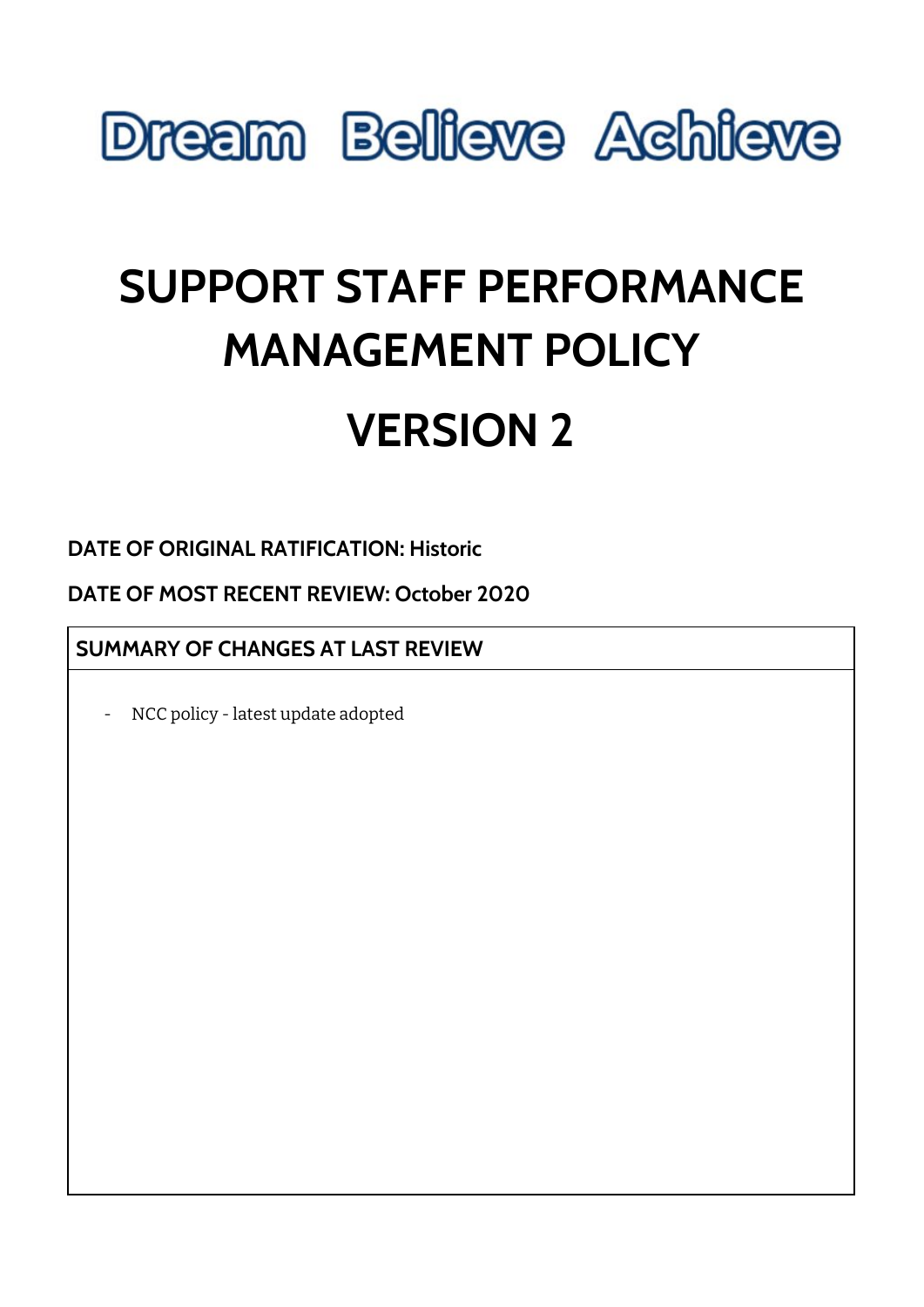

| <b>RECORD OF CONSULTATION</b> |                                              |  |
|-------------------------------|----------------------------------------------|--|
| <b>DATE</b>                   | <b>CONSULTATION DETAILS</b>                  |  |
|                               | Consultation with professional bodies by NCC |  |
|                               |                                              |  |
|                               |                                              |  |
|                               |                                              |  |
|                               |                                              |  |
|                               |                                              |  |
|                               |                                              |  |
|                               |                                              |  |

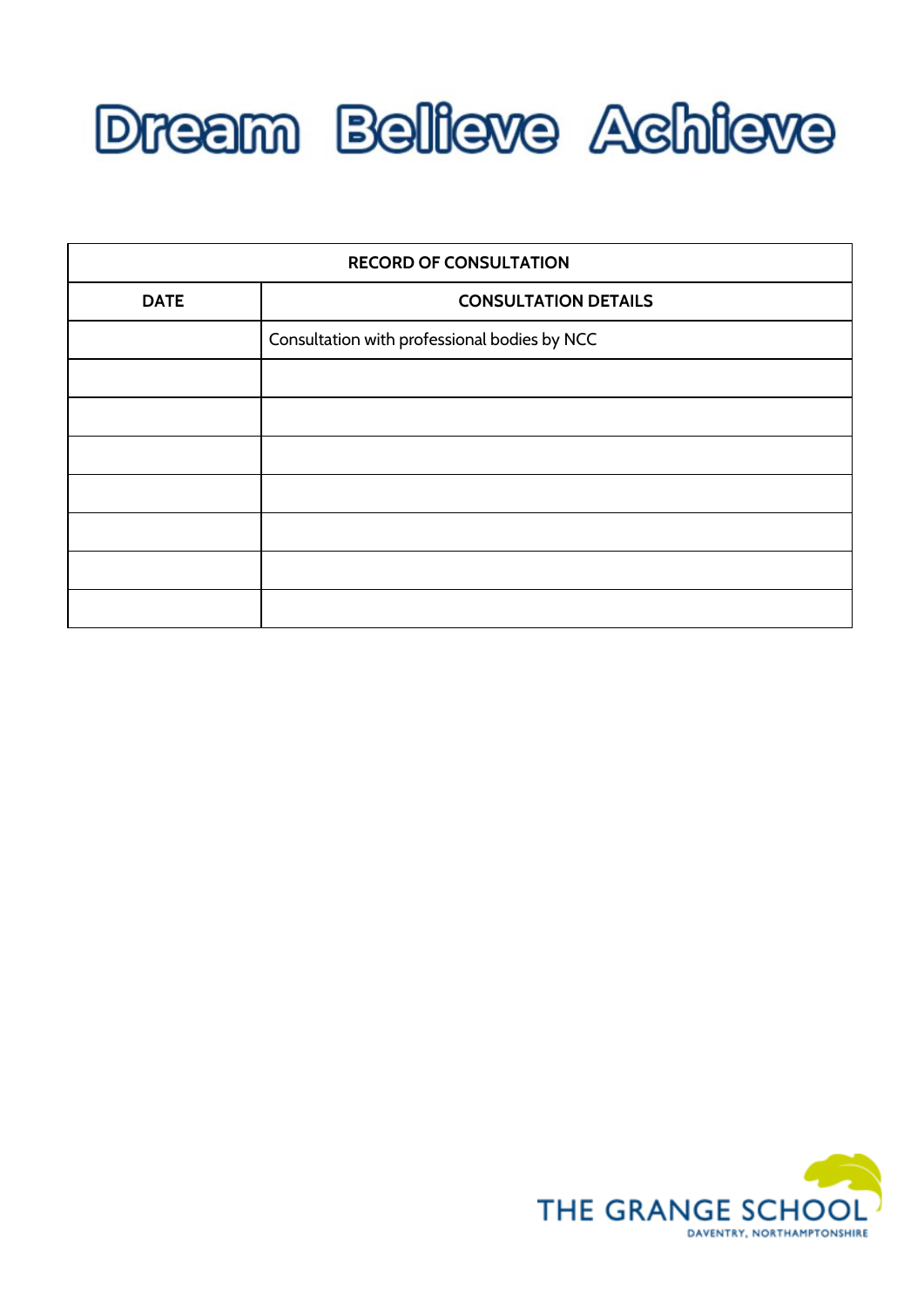



# A Detailed Guide to the Performance Appraisal and Development Programme (PADP) for School Support Staff

This guidance explains what you need to do to ensure that you have an effective and productive performance appraisal and development programme.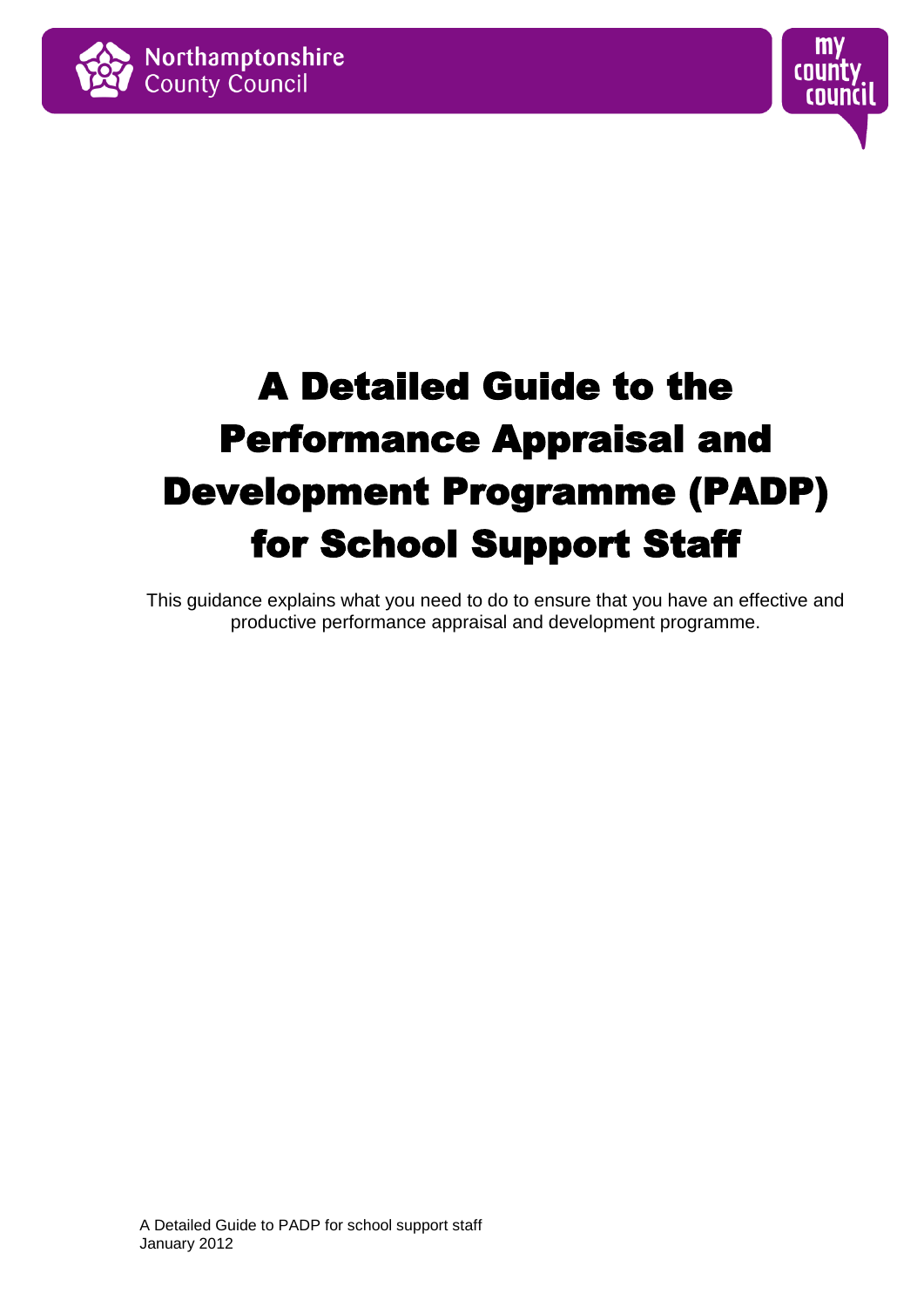### **Contents**

|                                        | <b>PADP Process</b>                                                                                                                                                                                                                                                                                                                                                                                                                                                                                     | 4                          |
|----------------------------------------|---------------------------------------------------------------------------------------------------------------------------------------------------------------------------------------------------------------------------------------------------------------------------------------------------------------------------------------------------------------------------------------------------------------------------------------------------------------------------------------------------------|----------------------------|
| 1                                      | An introduction to PADP                                                                                                                                                                                                                                                                                                                                                                                                                                                                                 | 5                          |
| 1.1<br>1.2<br>1.3                      | Making the most of the PADP<br>What is a performance appraisal and development programme meeting?<br>Who does PADP apply to?                                                                                                                                                                                                                                                                                                                                                                            | 5<br>5<br>5                |
| $\overline{2}$                         | The PADP Meeting                                                                                                                                                                                                                                                                                                                                                                                                                                                                                        | 6                          |
| 2.1<br>2.2<br>2.3                      | When should the PADP meeting be held?<br>What do I need to do to prepare for the PADP meeting?<br>What are the PADP forms and what is included in each one?                                                                                                                                                                                                                                                                                                                                             | 6<br>6<br>6                |
| 3                                      | What is 360-degree feedback? (optional in schools)                                                                                                                                                                                                                                                                                                                                                                                                                                                      | 7                          |
| 3.1<br>3.2<br>3.3<br>3.4<br>3.5<br>3.6 | Who does 360 feedback apply to?<br>Who should I ask for 360 feedback?<br>Completing the self-assessment as part of the 360 feedback<br>What should I consider when giving feedback?<br>As the appraisee, can I request to view the 360 feedback summary report<br>prior to the PADP meeting so I have time to reflect on what has been said?<br>As the appraisee, am I allowed to see individual feedback forms rather than<br>just the 360 feedback summary report completed by my appraising manager? | 8<br>8<br>8<br>9<br>9<br>9 |
| 4                                      | How should the outcomes for the forthcoming year be set?                                                                                                                                                                                                                                                                                                                                                                                                                                                | 9                          |
| 4.1<br>4.2<br>4.3                      | How will learning and career development be identified?<br>What are the overall performance assessment ratings that will be applied?<br>What do I need to do to record the PADP meeting has taken place?                                                                                                                                                                                                                                                                                                | 10<br>11<br>12             |
| 5                                      | The Mid-Year Review                                                                                                                                                                                                                                                                                                                                                                                                                                                                                     | 13                         |
| 5.1<br>5.2                             | What is this?<br>When should the mid-year review meeting be held?                                                                                                                                                                                                                                                                                                                                                                                                                                       | 13<br>13                   |
| 6                                      | Monitoring and Evaluation                                                                                                                                                                                                                                                                                                                                                                                                                                                                               | 13                         |
| 6.1<br>6.2                             | Who is the reviewing manager?<br>What are the responsibilities of the reviewing manager?                                                                                                                                                                                                                                                                                                                                                                                                                | 13<br>13                   |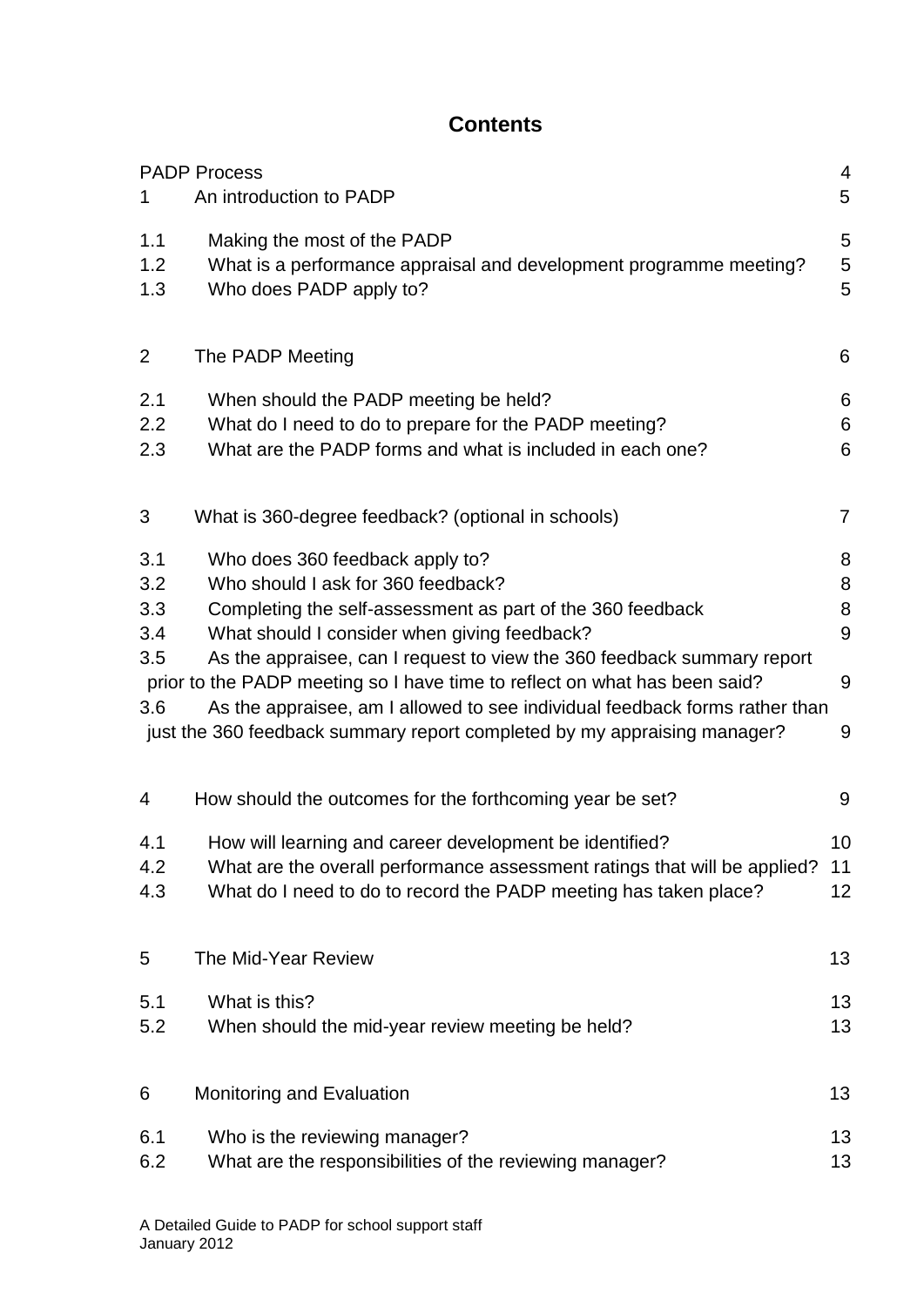| 6.3        | Who is responsible for reporting PADP completions?                           | 14       |
|------------|------------------------------------------------------------------------------|----------|
|            | Additional Information                                                       | 14       |
| 7.1<br>7.2 | Where can I get further training and development on PADP?<br>Confidentiality | 14<br>14 |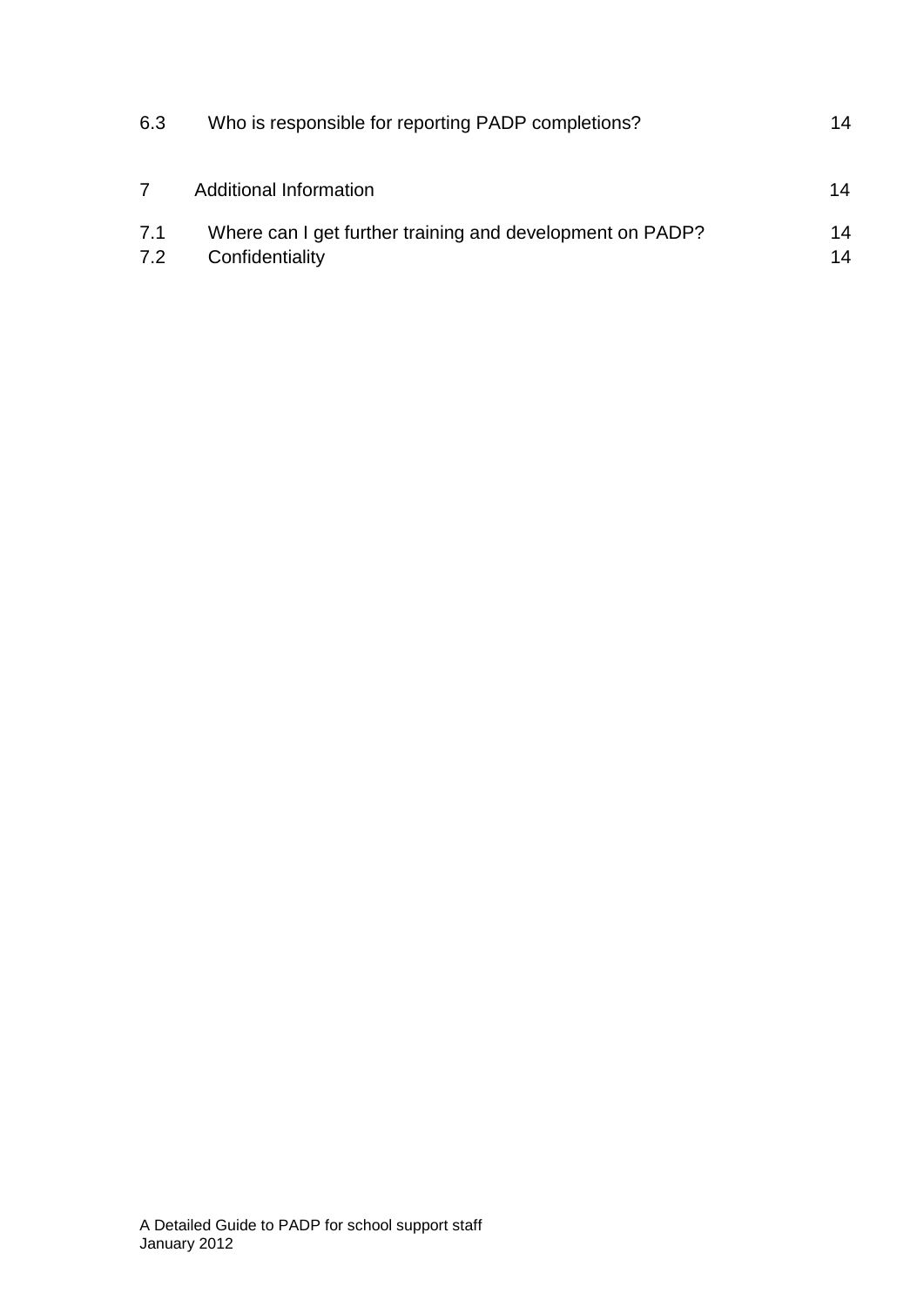#### **PADP Process**

<span id="page-5-0"></span>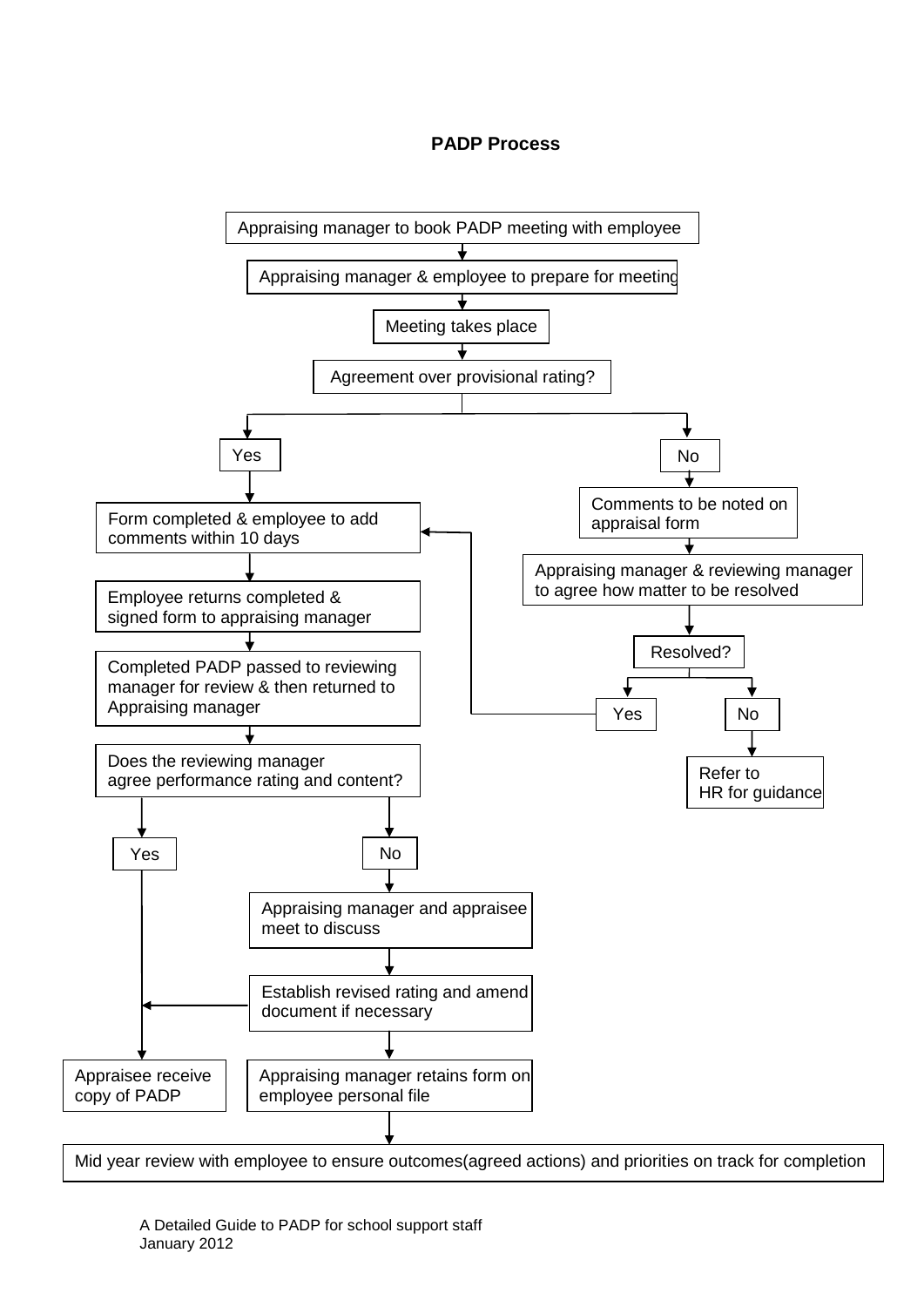#### <span id="page-6-0"></span>**1 An introduction to PADP**

#### **1.1 Making the most of the PADP**

<span id="page-6-1"></span>The primary purpose of schools and the council is to meet the needs and expectations of Northamptonshire citizens and communities, for now and for the future. The performance appraisal and development programme will enable you and your school to:

- review and enhance your performance and behaviours;
- provide a connection between your performance and your School Development Plan;
- share the successes you have had in your role;
- identify your outcomes to achieve success in the next 12 months; and
- identify and address development needs.

#### **1.2 What is a performance appraisal and development programme meeting?**

<span id="page-6-2"></span>A performance appraisal and development programme (PADP) meeting is:

- a discussion between you and your appraising manager about your  $\bullet$ performance and development;
- a way of assessing your performance and behaviours;
- an opportunity for you to receive constructive feedback on your performance  $\bullet$
- a two-way experience that gives both you and your appraising manager an  $\bullet$ opportunity to raise any concerns or challenges;
- about setting outcomes for the next 12 months and evaluating performance on  $\bullet$ your previous outcomes over the last 12 months; and
- an opportunity to consider your training and development needs, as well as  $\bullet$ your career aspirations, and how the school can help you achieve these.

In any 12 month period an employee will have a full appraisal and a mid-year review meeting. We also strongly recommend reqular 1:1's.

#### **1.3 Who does PADP apply to?**

<span id="page-6-3"></span>PADP applies to all support staff in schools, where the school has chosen to follow the council"s PADP process.

It does not apply to:

- Employees who have a contract with the council of less than 6 months;
- Teachers who need to meet the standards of the teacher"s performance requirement process.

For those on maternity leave, the appraisal meetings should be done before the individuals go on maternity leave or when they return in terms of assessing outcomes for the period.

For individuals on long term sick, on their return to work a performance appraisal can be carried out against the outcomes, a rating can then be applied and back dated.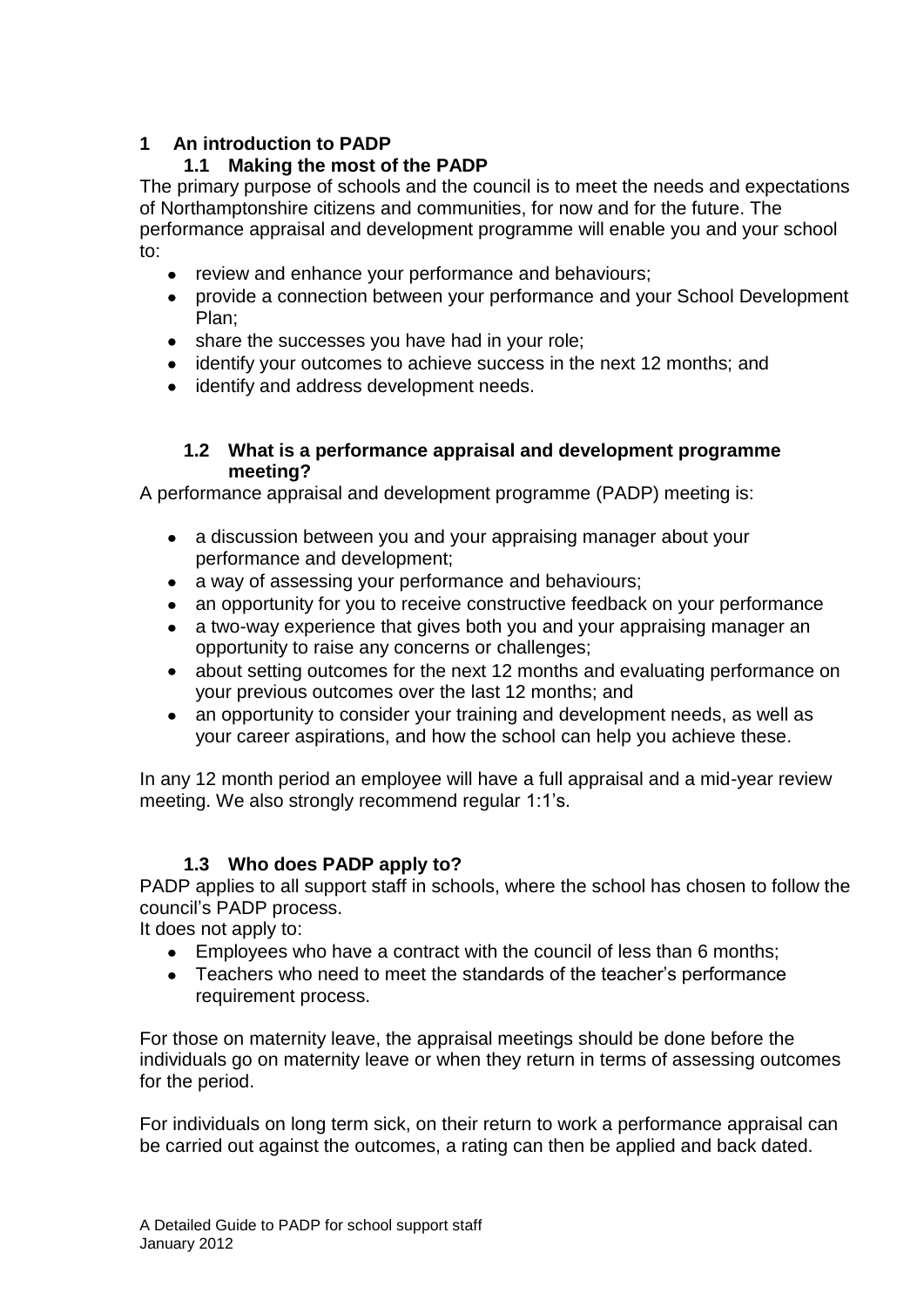#### <span id="page-7-1"></span>**2 The PADP Meeting**

#### <span id="page-7-0"></span>**2.1 When should the PADP meeting be held?**

Ideally PADP"s should be completed between April – June.

All mid-year reviews should be completed between October – November.

As the PADP is a scheme that is managed across the whole of the county council (i.e. schools and non-schools) consistency of practice has to prevail and therefore timescales co-ordinated. Contractually the increment is due to employees from 1<sup>st</sup> April.

#### **2.2 What do I need to do to prepare for the PADP meeting?**

<span id="page-7-2"></span>As your PADP meeting will be a two-way discussion, you need to plan what you want to say at the meeting.

The meeting will usually be for about an hour. You need to plan to ensure that this time is used effectively and efficiently. You will need to:

- (if your school is using the 360 feedback option) seek the views of your colleagues about their opinion of your work;
- gather any information you need about your performance and behaviour; and
- prepare the questions that you would like to ask.

#### **2.3 What are the PADP forms and what is included in each one?**

<span id="page-7-3"></span>There are two PADP forms:

- Form A is for use by all staff with the exception of *agreed* front line staff \*
- Form B is for *agreed* front line staff only

The following staff have been identified as those who will participate in the streamlined process and as a result these appraisees will use "FORM B" during their appraisal meeting.

- Cleaning Staff
- Cook
- Assistant Domestic Assistant
- Handy Person
- Kitchen Domestic
- Lunchtime supervisors
- Teaching Assistant Level 1
- Curriculum & Resource Support Level 1
- Driver (Generic)

The forms are designed to be downloaded from the schools extranet as Word documents so that each section can be expanded or contracted to reflect the nature of the PADP discussion.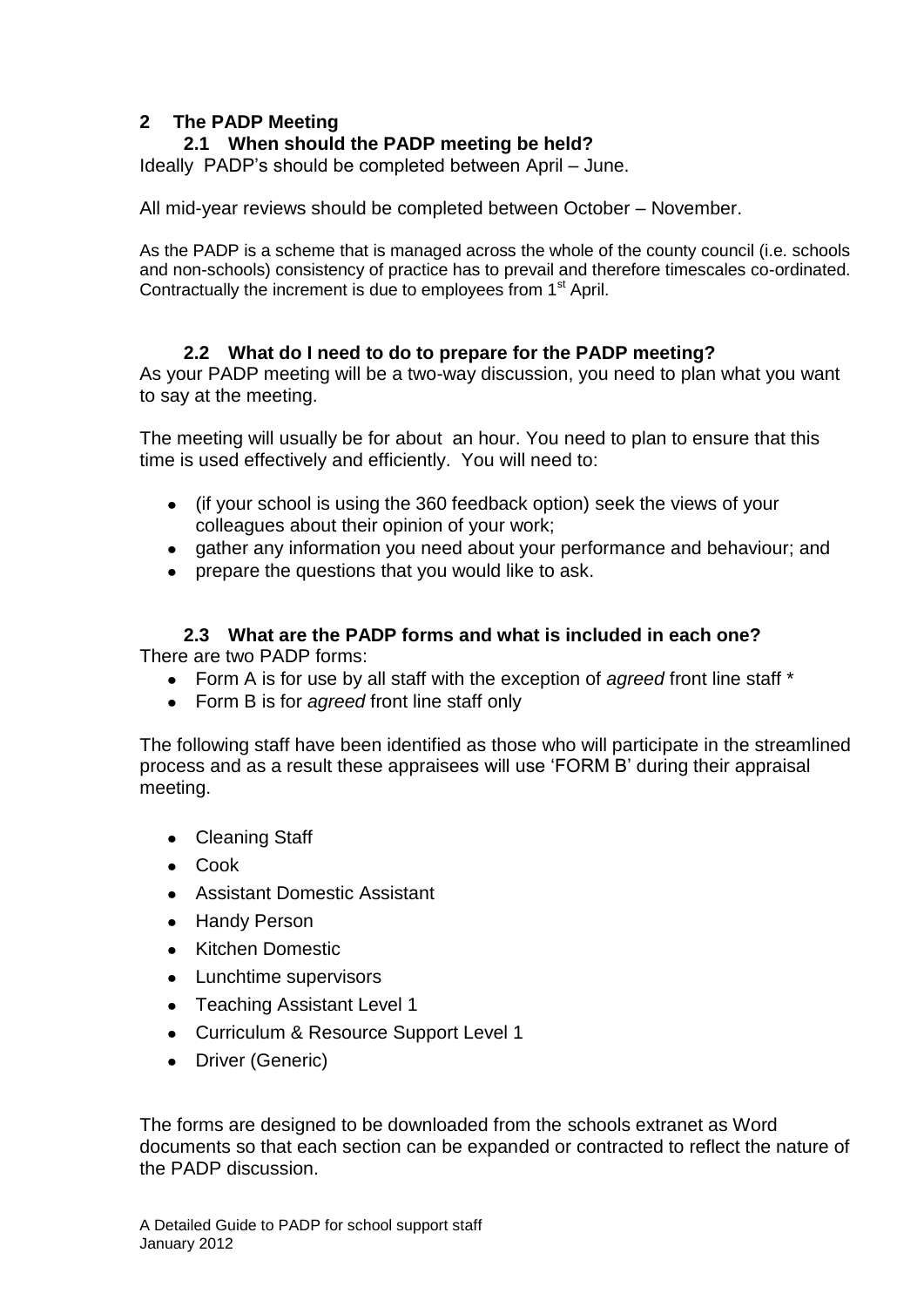#### **Form A is divided into the following sections:**

- **The Last 12 Months**: this includes a review of the job role; the outcomes set; 360 feedback and any learning undertaken.
- **The Next 12 Months**: this includes school priorities; outcomes to be undertaken; career ambitions; learning and development needs and a personal development plan.
- **Summary**: this includes agreed actions and an overall performance rating.

#### **What will be included in the review of the last 12 months?**

In the review of the last 12 months you should:

- record what has gone well some key successes;  $\bullet$
- record what went less well and what suggestions there are for improvement (may feed into outcomes and learning and development plan);
- $\bullet$ review outcomes set last year and actual performance;
- raise any successes/comments/issues from the 360-degree feedback (if your  $\bullet$ school has chosen to include this);
- review of learning and development activity undertaken; and
- if relevant, raise problems, difficulties and discuss solutions.  $\bullet$

#### **What will be included looking forward for the next 12 months?**

For the next 12 months you should:

- identify and discuss your school priorities so you understand how you
- can contribute to these through your job role;
- agree outcomes
- discuss your future career ambitions and identify the support you require in helping you get there; and
- agree your personal development plan

#### **What should be included in the summary?**

In the summary you should:

- summarise your overall performance (including behaviours);
- agree actions to be taken for the coming 12 months;
- agree an overall performance rating that reflects your performance and behaviour over the past 12 months
- sign the paperwork if you are happy and agree with what has been  $\bullet$ discussed.

Form B identifies key tasks expected within the role and if these have been done, additional achievements and agreement of actions for the next 12 months. The ratings section should also be agreed and completed.

#### <span id="page-8-0"></span>**3 What is 360-degree feedback? (optional in schools)**

360-degree feedback is where you assess yourself and ask others to assess you on your performance and behaviours. It is your opportunity to get feedback on your behaviours from a range of colleagues, creating a holistic and broad perspective of what you have achieved and how you have achieved it.

Feedback should be based on performance and behaviour, not on character.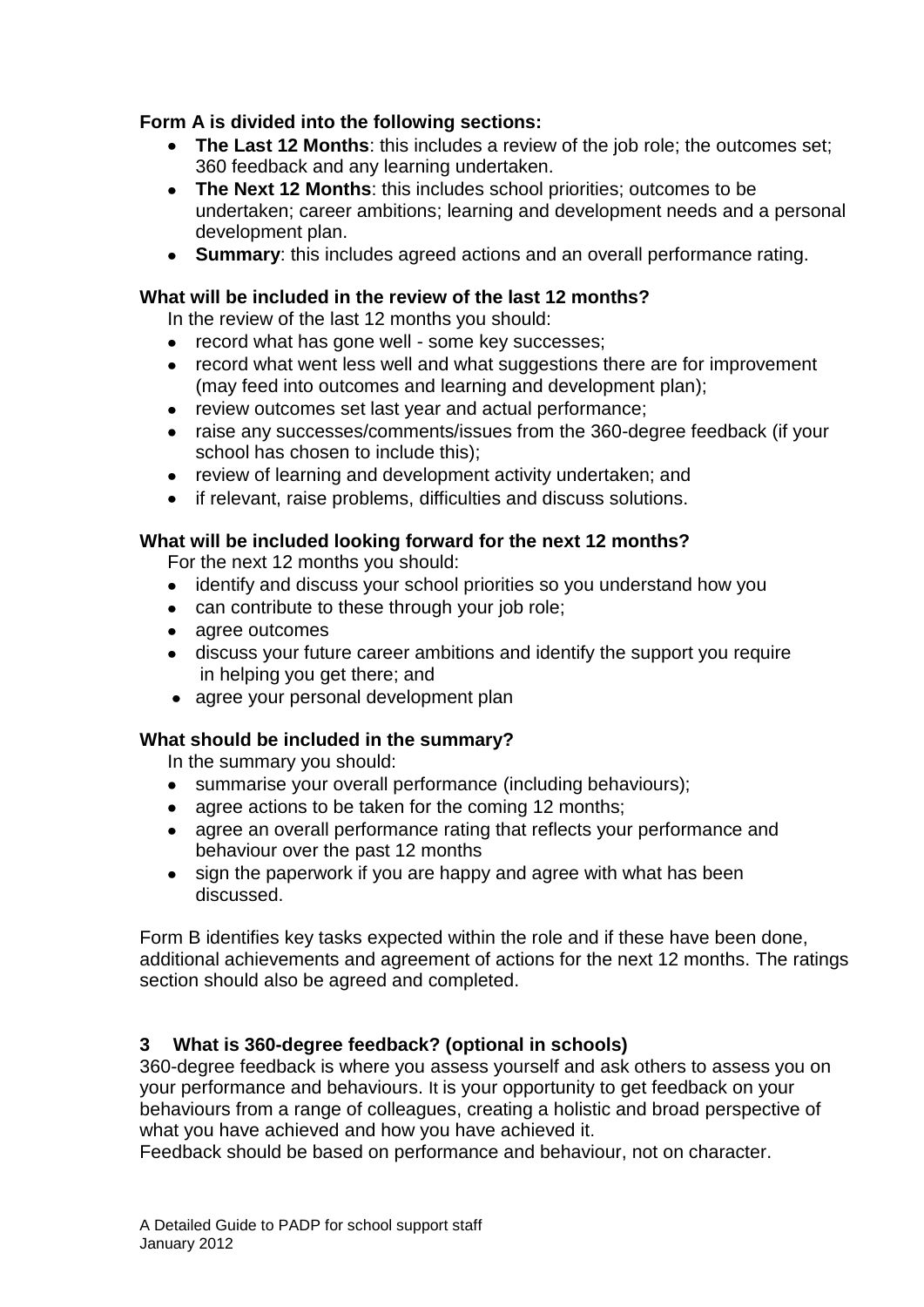The 360 feedback form (Form C) is available on the schools extranet.

#### <span id="page-9-0"></span>**3.1 Who does 360 feedback apply to?**

360 degree feedback is optional in schools.

If your school decides to include 360 feedback it will apply to all support staff with the exception of *agreed* front line staff. However if front line staff would like to request feedback on their performance and behaviours they are welcome to request this from their colleagues to help inform their PADP review.

#### <span id="page-9-1"></span>**3.2 Who should I ask for 360 feedback?**

The appraising manager should create a list of people to approach for 360 feedback on your behaviour. Appraising managers must ensure that they engage with employees and agree who the respondents are in the recommended categories below. The agreed list of respondents should number 2 or 3 and must include at least one of each of the following:

- Line manager
- Peer/Colleague(s)

And for those with line management or supervisory responsibility, two or more:

• Direct report(s)

When choosing respondents appraising managers need to make sure that they choose people who have worked with the appraisee in the last year, and be known to both parties.

This list should be shared with you prior to feedback being sought. If you do not agree with the list of respondents this should be noted on your appraisal form for escalation to the reviewing manager.

It is the responsibility of the appraising manager to request and obtain feedback from the identified respondents, and where necessary, to request further information if the feedback received does not provide sufficient evidence to justify the ratings given by the respondent. Managers should also ensure feedback is based on performance and behaviour, not on character.

Any staff member who is requested to provide feedback must do so within the timescales requested and provide sufficient evidence to justify the ratings given.

#### **3.3 Completing the self-assessment as part of the 360 feedback**

<span id="page-9-2"></span>To complete the 360 form as a self-assessment you need to either save the 360 feedback form (Form C) onto your PC or ask your head teacher/appraising manager to print it out for you.

Put your name on the form and tick the box that states "Self Assessment".

Now rate how you think you perform or behave for each statement.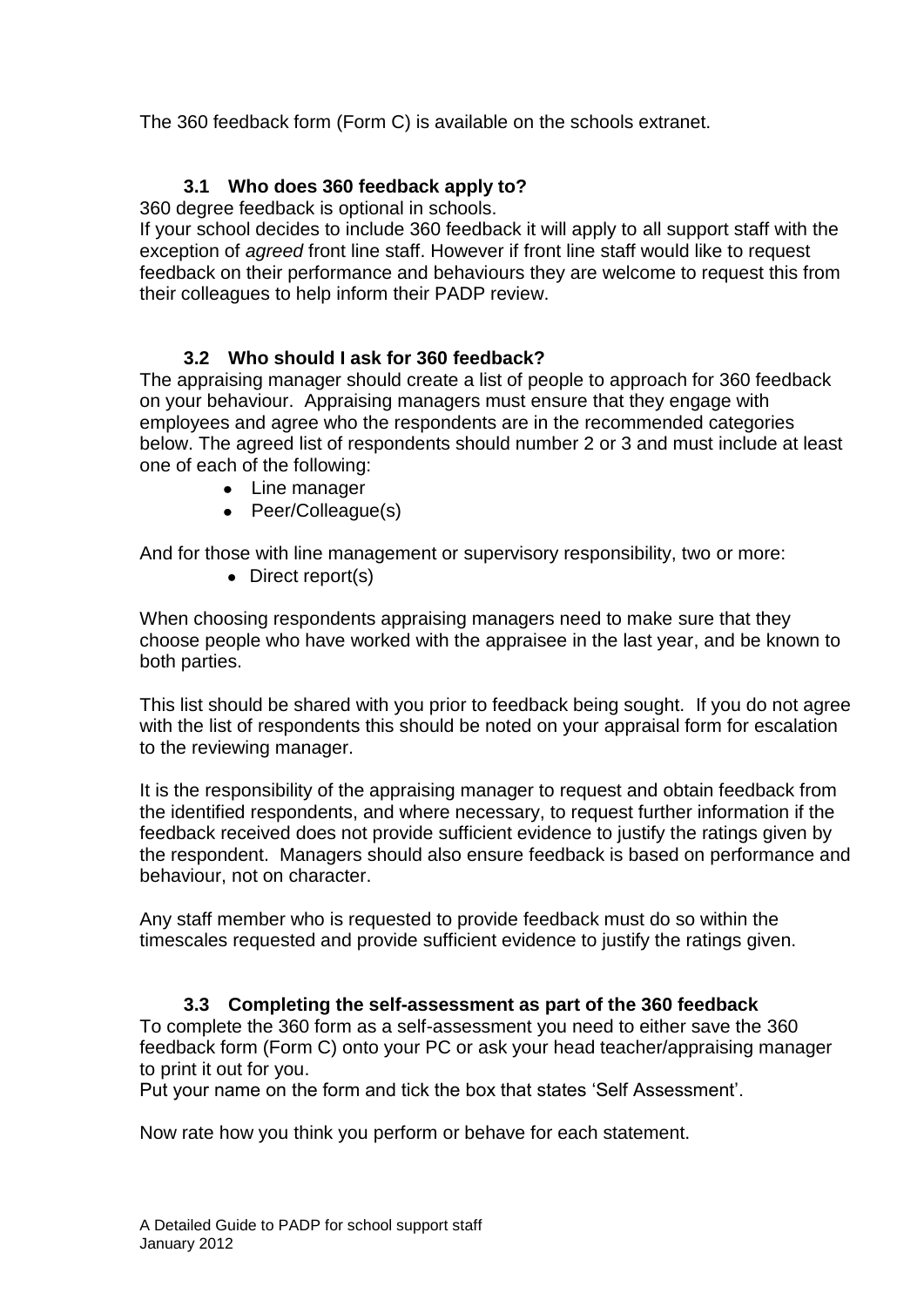<span id="page-10-2"></span>Once you have completed all of the statements you must return the form to your appraising manager – your self assessment will then be compared against the feedback received from others.

#### **3.4 What should I consider when giving feedback?**

<span id="page-10-0"></span>When giving feedback it should:

- be clear, balanced, specific and with evidenced examples;
- focus on the employee's strengths, as well as areas for improvement;
- be based on performance and behaviour, not on character;
- be constructive; and  $\bullet$
- if you have a difficult message to give focus on what they should do rather than  $\bullet$ what they shouldn't do. For example, you could start the solution with:
	- o "it would be helpful if you could…."
	- o "I would like to see more of…"
	- o "You could benefit by…"

Any respondent should ensure that what they write about a colleague is balanced, fair and professionally focussed. Any comments on weaknesses or areas for development should be backed up by factual evidence and written in a constructive and balanced way. No respondent should write anything about a colleague that they are not prepared to be accountable for. Comments that could infer a more serious capability/performance or misconduct issues should be dealt with outside of the PADP process and advice and guidance can be sought from your line manager and/or the HR Advisory team on such matters.

#### **3.5 As the appraisee, can I request to view the 360 feedback prior to the PADP meeting so I have time to reflect on what has been said?**

<span id="page-10-1"></span>We recommend that the appraising manager delivers the 360 feedback y in a 1:1 discussion. Fforms should not be sent out without a 1:1 discussion taking place.

It could be that a pre-meet takes places for the appraisee and appraiser to discuss the 360 feedback prior to the annual PADP meeting.

#### <span id="page-10-3"></span>**4 How should the outcomes for the forthcoming year be set?**

Outcomes should be developed together during the meeting. They should describe what you are setting out to achieve and how you will achieve this.

You need to feel confident that you can deliver the outcomes, which should be appropriate for you and your job.

. Only a small number of key outcomes need to be developed:

- there should be a minimum of three outcomes;
- there should be a maximum of 8 outcomes.

Ensure that the outcomes are challenging and reflect your performance and required behaviours.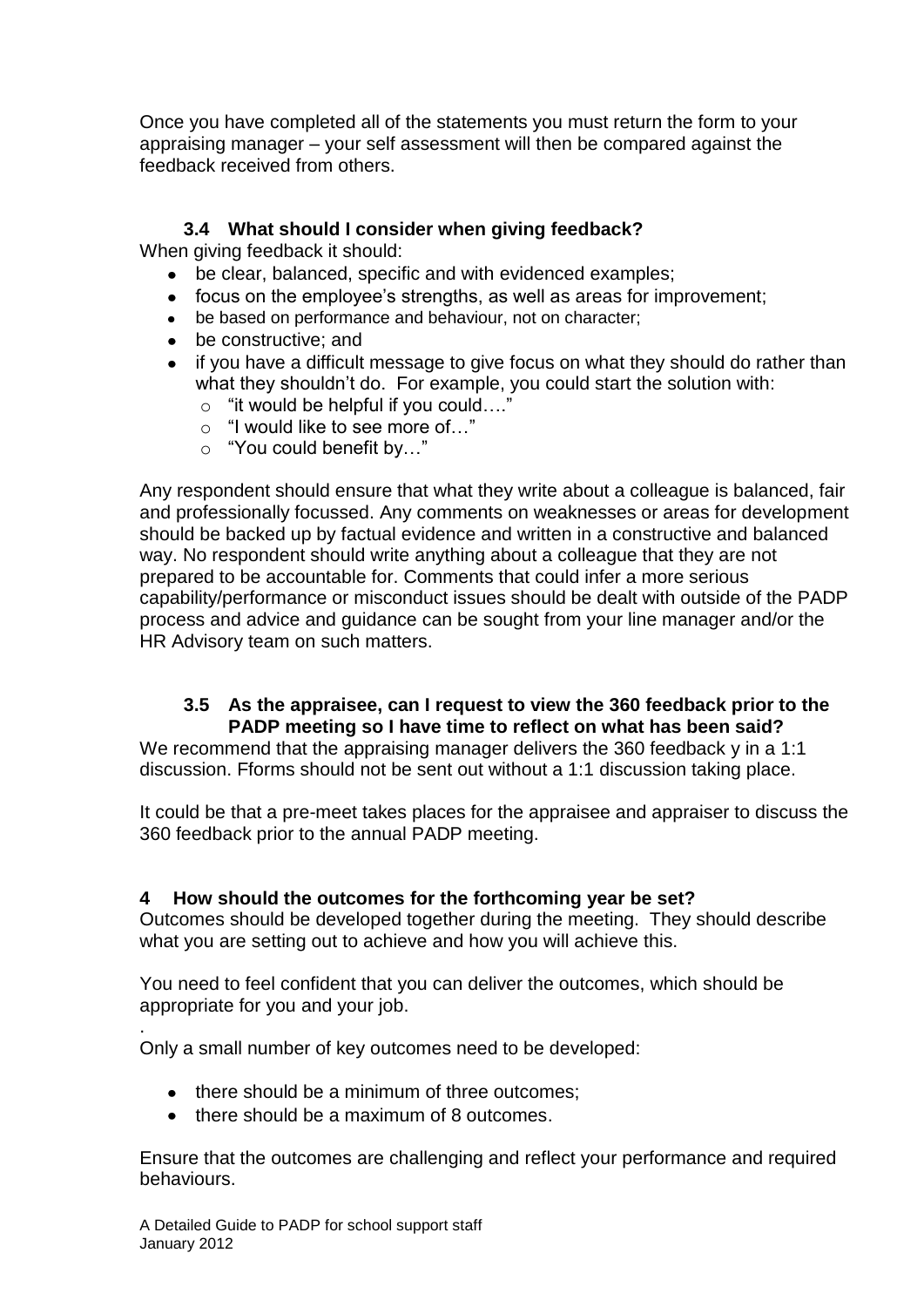#### **Equality; Inclusion and Diversity**

This field is an optional theme for support staff in schools. Schools may choose to include a key accountability or responsibility in relation to Equality; Diversity and Inclusion. This should be relevant to the work that they do and should focus on how they can further the equalities agenda of the School and Council.

If your school is including these outcomes, questions you may like to consider are;

- How does the PADP process ensure that staff and managers are aware of their responsibilities and accountabilities in relation to Equalities?
- How are employees made aware of equality objectives in their school and of any required changes or improvements in relation to Equalities?
- How is each employee"s part of achieving changes or improvements made  $\bullet$ clear to them, so that they understand what is required and why?
- $\bullet$ How are staff accountable for ensuring Equality outcomes?
- $\bullet$ Do Head teachers understand how Equalities relate to the day to day management of their team and any services provided?

For further information please refer to Section SB of the Schools HR Handbook on the Schools extranet entitled SB – Equality and Diversity

In order for appraising and reviewing managers to manage staff in a fair and inclusive way, the outcomes that are set during the PADP meeting should be **SMART**:

**Specific -** so that it is clear to both of you exactly what it is to be achieved

**Measurable -** always think of how the achievement of the outcome can be measured, and you can both gather evidence that they have been achieved

**Achievable** – the employee needs to have the skills and abilities to achieve the outcomes

**Relevant** – ensure that the outcome set is relevant for the individual in their service area.

**Timescale** – ensure a timescale is agreed for when the outcomes are to be achieved or reviewed by. The outcomes should clearly link to the council"s outcomes and your work area outcomes. Some people find it helpful to develop a separate, detailed action plan for outcomes.

#### <span id="page-11-0"></span>**4.1 How will learning and career development be identified?**

During the PADP meeting, you and your appraising manager need to review your planned career and learning development activities and outcomes.

You should consider whether the activities have taken place and what impact they have had.

The areas that have been identified as needing development in an individual"s performance and behaviours should be clearly identified in this section.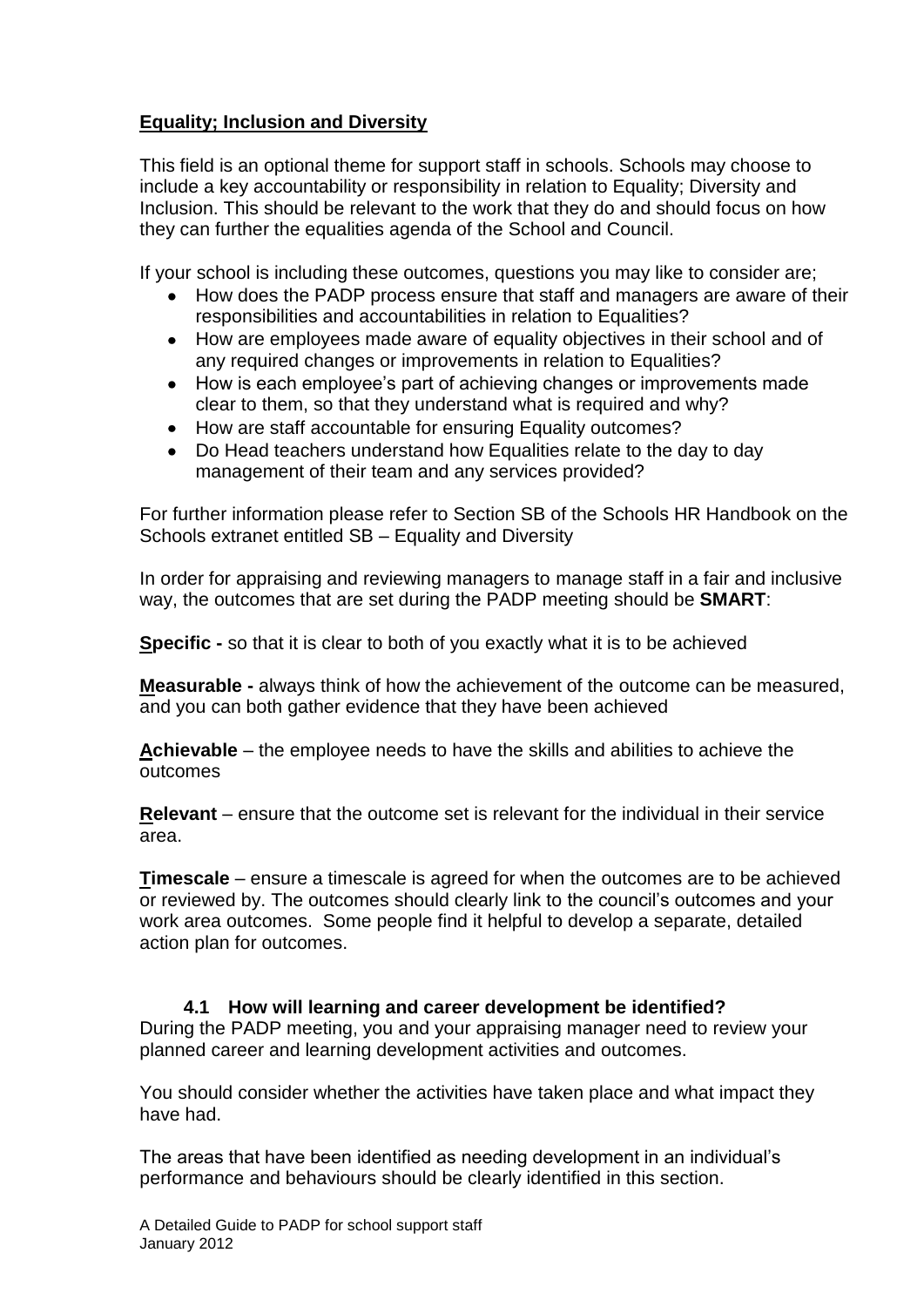Learning and development outcomes need to be set with priorities, timescales and decisions that identify how they are going to happen and who is responsible for arranging them etc.

Apart from identifying areas of improvement, the learning and development section of the form is about forward planning. Your appraising manager and you should discuss where you see yourself in 2 - 3 years and what you need to do to achieve that.

Learning and development needs must also reflect the school"s requirements of individuals e.g. equalities, health and safety etc.

Appraising managers should be realistic but also imaginative about suggested solutions to developmental needs so employees get the skills they need to do their job. There are other learning and development solutions apart from training.

Many personal development activities do not need funding, such as mentoring, shadowing, secondments, working on specific projects, etc.

#### **4.2 What are the overall performance assessment ratings that will be applied?**

<span id="page-12-0"></span>The PADP scheme includes an overall assessment or rating of your performance and behaviour. This will be set provisionally by your appraising manager at the appraisal meeting but must be agreed with the reviewing manager/your Head teacher before being confirmed.

All employees must receive a rating – this is to summarise their performance and behaviours over the past 12 months. It will also be used to identify if the employee is eligible for incremental progression, based on their performance from the previous year (assuming they are not already positioned at the top of the grade for their job.

As the PADP should not contain any surprises (both the appraising manager and employee should have a clear view of current performance based on regular interaction), disagreements should be rare. The PADP allows information that should already be available to both parties to be captured appropriately and built into future plans.

The PADP should be a positive process, with recognition being given for good performance and appropriate guidance and support for future outcomes to be met. The appraising manager and reviewing manager will ensure that a fair and robust process is followed, with an individual"s performance rating being clearly explained following discussion, as well as guidance on how they can improve their performance rating if necessary.

There are 4 rating categories. For each category there is a description of the type of performance that would be expected. Please note that this is for guidance rather than being definitive as the overall category is a judgement to be made across all the relevant factors. Where outcomes have changed since the original PADP was carried out, performance should be measured against the revised outcomes.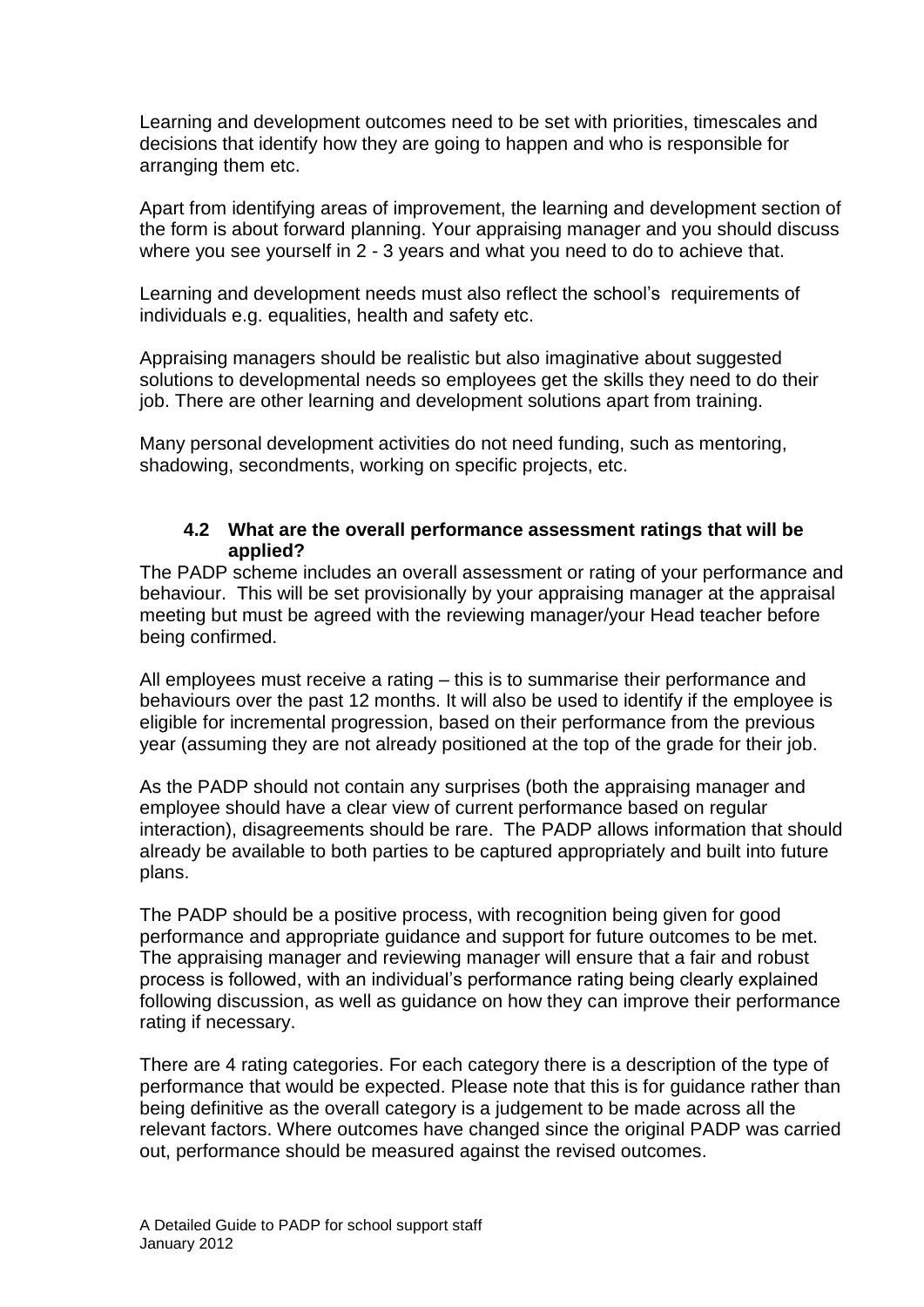Head teachers are responsible for ensuring that ratings are used consistently in their school.

The ratings for employees are as follows:

| <b>Exceptional at Doing Your Job</b>                         |
|--------------------------------------------------------------|
| Exceeds all SMART outcomes relevant to their role            |
| <b>Highly Effective at Doing Your Job</b>                    |
| Meets all SMART outcomes relevant to their role<br>$\bullet$ |
| Doing Your Job Well                                          |
| Meets the majority of SMART outcomes relevant to their role  |
| <b>Improvement Needed to Do Your Job</b>                     |
| Meets some of the SMART outcomes relevant to their role      |

Where an employee has been identified as 'improvement needed to do your job' a clear development plan must be put in place to address the challenges identified. In 2012 this also means that no increment will be awarded to that individual.

Where an employee has a development plan in place already and the identified improvements have not been made in their performance and behaviour within the agreed timescales you should seek advice from the HR Advisory team to ensure that the appropriate performance or disciplinary procedures are being followed. The Human Resources policies on performance and disciplinary procedures n the HR handbook on the schools extranet support this process.

If there is disagreement over the process, outcomes or performance rating that has been *provisionally* set during the appraisal meeting, a note should be made of this on the appraisal form.

The reason for the disagreement, how the matter is to be resolved, and how it can be avoided in future should be considered by the appraising/reviewing manager and/or Head teacher. If this doesn"t provide a solution the grievance procedure may be used.

<span id="page-13-0"></span>**4.3 What do I need to do to record the PADP meeting has taken place?** You must agree with your appraising manager who is to update the PADP form reflecting the discussion held.

You are to review and add any additional comments within 10 days. Once you have had the opportunity to comment, you should return the form to your appraising manager.

The PADP form should then be signed off by the reviewing manager to ensure that any issues are picked up and that they agree the performance rating provisionally identified at the meeting. It should also mean that the process is monitored in terms of fairness, quality and whether PADP meetings are taking place. Once all signatures have been obtained, employees will be given a copy.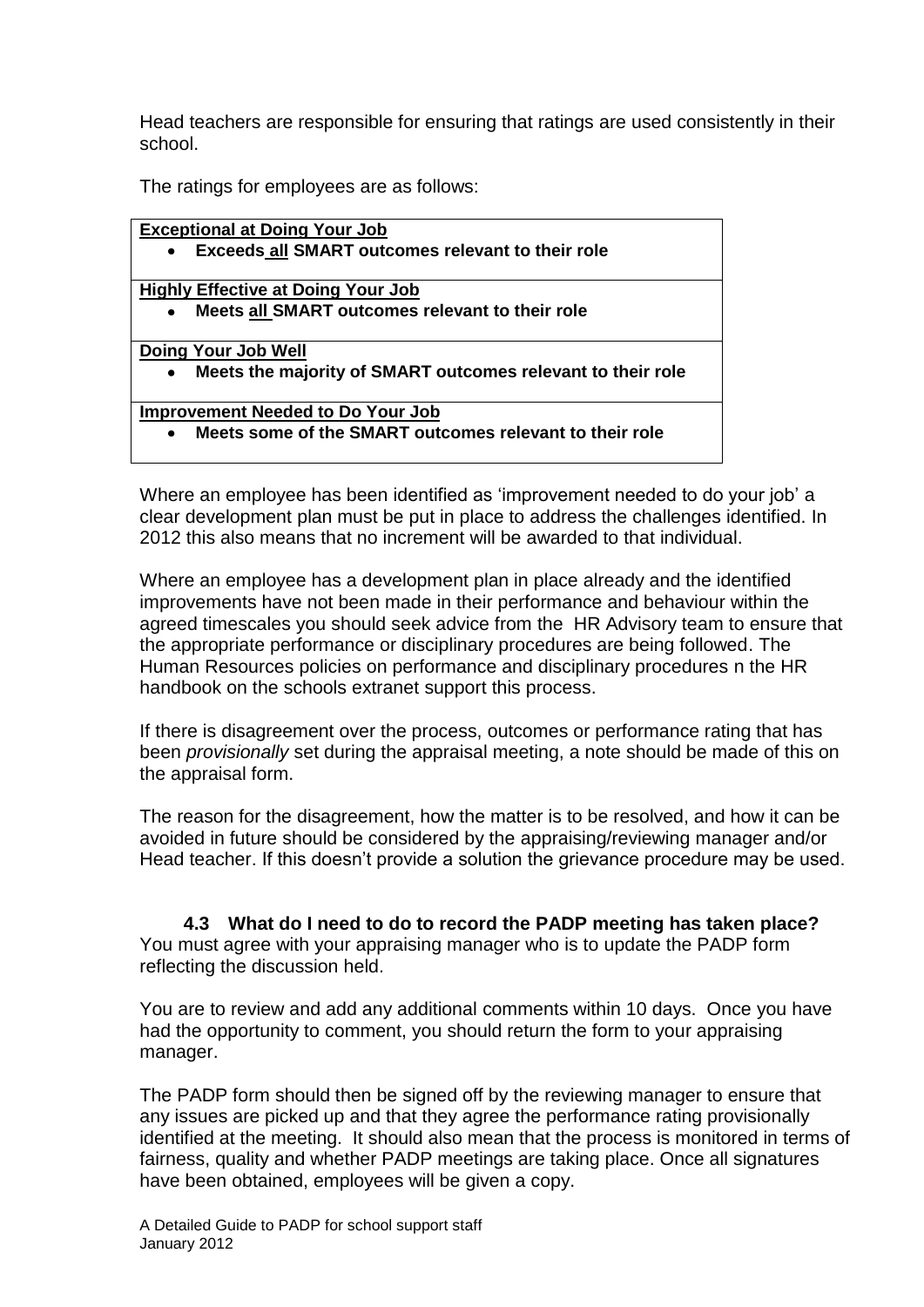### <span id="page-14-1"></span>**5 The Mid-Year Review**

#### <span id="page-14-0"></span>**5.1 What is this?**

The mid-year review is an opportunity for you to discuss with your appraising manager the outcomes set earlier in the year and how you feel you are progressing with these.

It allows you to identify any challenges you are experiencing and how these may be overcome as well as any additional support that may be required to help you successfully achieve all of your outcomes. You may find it useful to use Form E to help you structure this meeting.

#### **5.2 When should the mid-year review meeting be held?**

<span id="page-14-2"></span>All mid-year reviews should be completed between October – November

It is important to ensure PADP meetings are completed on time so that employees maintain the continuity of the process through the whole year.

#### <span id="page-14-3"></span>**6 Monitoring and Evaluation**

#### **6.1 Who is the reviewing manager?**

<span id="page-14-4"></span>The reviewing manager is generally the appraiser's manager or Head teacher. However, in some schools where the PADP scheme has been delegated more widely, the reviewing manager may not be the appraiser"s line manager. Each school can agree who will be the reviewing manager according to their reporting structures.

#### **6.2 What are the responsibilities of the reviewing manager?**

<span id="page-14-5"></span>The reviewing manager has an important role in the PADP process, to ensure that the PADP scheme is effectively implemented within their area of the school and to check the decisions of the appraising manager.

The reviewing manager will:

- implement the PADP scheme in their work area in an effective and timely manner;
- ensure that appraisers and appraisees have been briefed and trained if necessary in the scheme;
- co-ordinate the scheme and ensure that appraisal interviews are held and that the forms are completed correctly;
- keep a regular check on the progress of the scheme during the appraisal year;
- ensure that the appraisal process fits into the schools development plan;
- meet with appraisers to:
	- clarify the process
	- confirm who is appraising whom
	- confirm who is the reviewing manager
- ensure the outcomes are at the right level and SMART (specific, measurable,  $\bullet$ achievable, relevant and with a timescale);
- ensure optional outcomes are incorporated if the school have opted to include them;